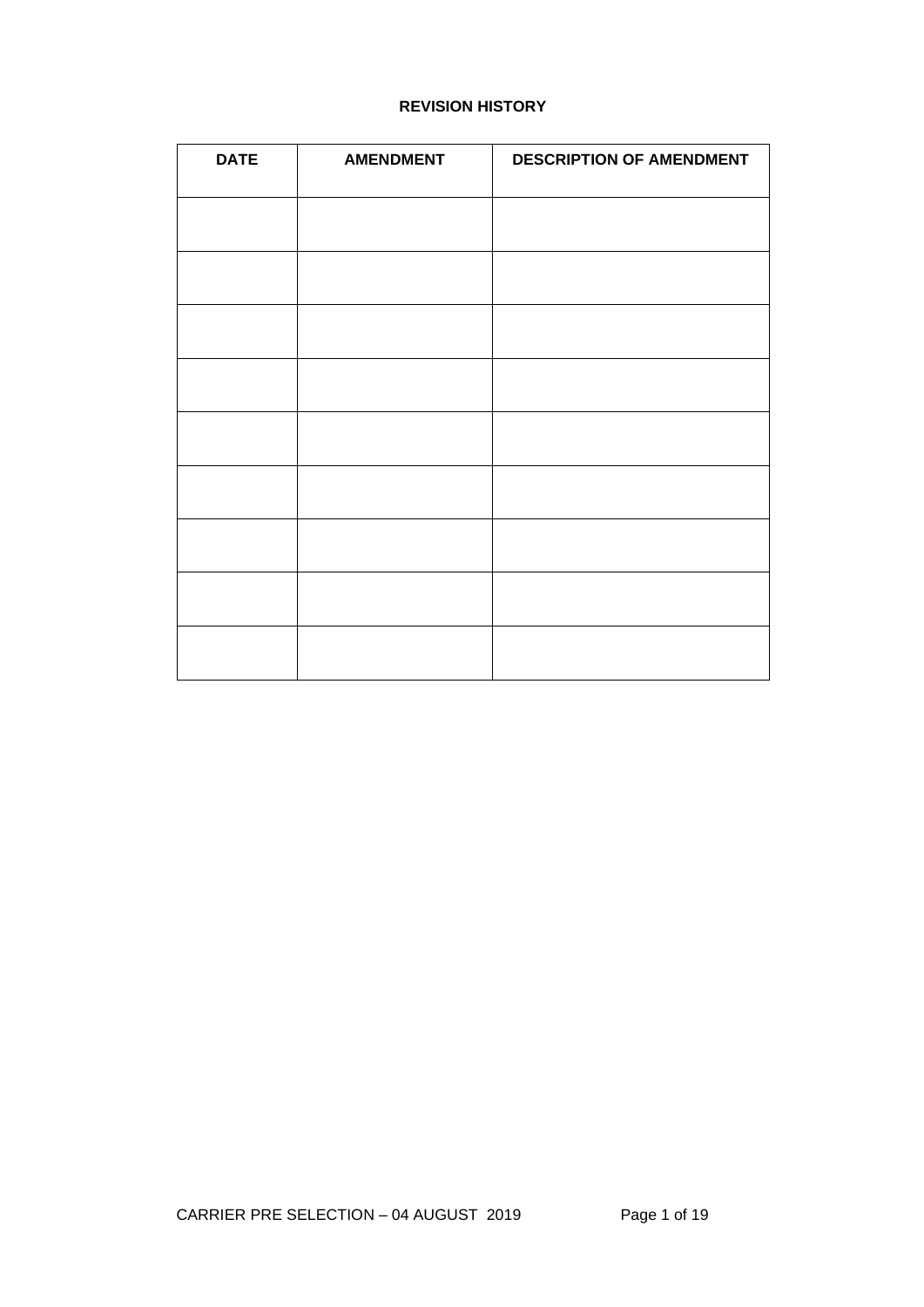### **1 THE SERVICE**

The **Carrier PreSelection Access Service** is an inter-operator service which supports the circumstances such that an End User's National Services Basket or International Services Basket or both, are routed at the End User's election (but subject to Override) to the Access Seeker's system for further conveyance by the Access Seeker, as provided for in this Service Description.

**Availability:** Public telecommunications operators with the necessary individual licence for local fixed network services or for international services, or both (as the case may be) and one or more interconnection links.

**Traffic:** Local and/or international traffic (as the case may be) other than for excluded traffic.

# **2 DEFINITIONS**

Capitalised terms not defined in this Service Description are defined in the Dictionary. Terms defined in this Service Description are specific to it.

**Availability:** Public telecommunications operators with the necessary individual license for local fixed network services or for international services, or both (as the case may be) and one or more interconnection links.

**Carrier PreSelection Access Service** means the service described in paragraph 1 and offered on the terms and conditions set out in this Service Description.

**Code of Practice** means the "Code of Practice on Carrier Pre-Selection" issued by the Regulator on 29 November 2005. **CPS Call** means a Pre-Selected Call other than an Override Call for which the Pre-selected Operator (being the Access Seeker) is a Licensed Operator other than Batelco.

**CPS Call Origination** means the carriage and handover by Batelco of a CPS Call in accordance with the terms of this Service Description.

**CPS Customer** means an End User to whom the Access Seeker provides a Pre-Selectable Service.

**Customer Transfer Request** means a valid Transfer Request presented to Batelco by a Batelco Customer in accordance with the Transfer Process.

CARRIER PRE SELECTION – 04 AUGUST 2019 Page 2 of 19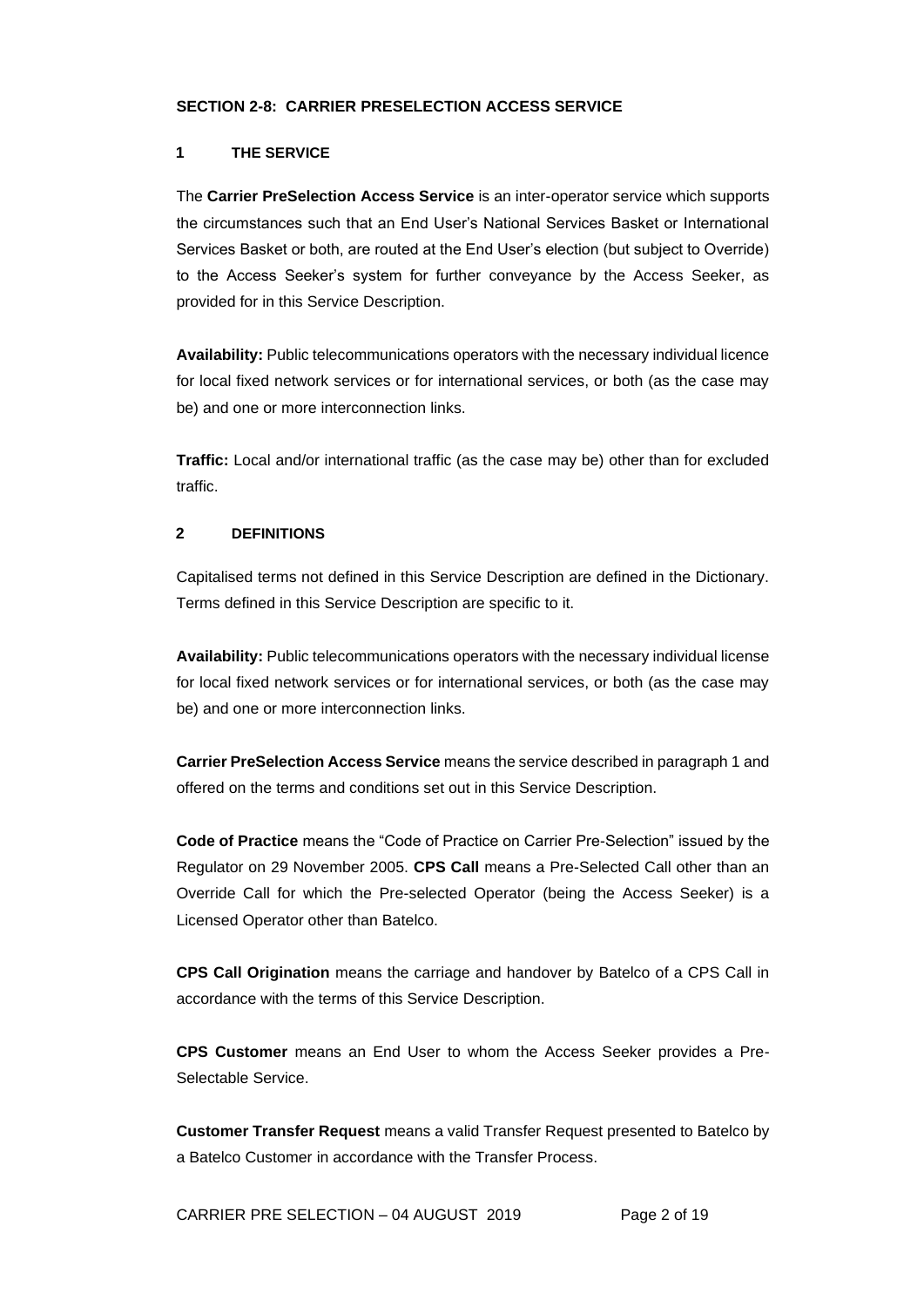**Customer Consent** means the valid written consent to a PreSelection Transfer by an End User.

**Excluded Access Customer** is defined in Annexure 2.

**Excluded Call** means a call of a type listed in Annexure 2 to this Service Description.

**Excluded Service** means an Excluded Call of a type listed in Annexure 2 to this Service Description and any service in respect of an Excluded Access Customer listed in Annexure 2 to this Service Description.

**Incompatibility** means a circumstance in which there is a technical obstacle that means Carrier PreSelection Service cannot reasonably be provided to the particular Access Seeker or End User or in respect of particular National Services or International Services.

**Inter-Carrier Swapping** is the process in which a Customer requests to migrate from one Licensed Operator (other than Batelco) to another Licensed Operator (other than Batelco) in respect of a Pre-Selectable Service.

**International Services Basket** means those outbound international calling services set out in Annexure 2 to this Service Description and for the avoidance of doubt does not include Excluded Services.

**Invalid Transfer** means a PreSelection Transfer:

- (a) which is not authorised by a valid Customer Consent; or
- (b) which resulted from a processing error.

**National Services Basket** means those local calling services set out in Annexure 2 and for the avoidance of doubt does not include Excluded Services.

**Operator Transfer Request** means a valid Transfer Request presented to Batelco by the pre-selected Operator in accordance with the Transfer Process.

**Override** means the facility by which an End User may override the Carrier PreSelection Service on a call-by-call basis, by dialling an access code, so that a call is carried by the network to which the End User is directly connected.

**Override Call** means a Telephone Call in which the Calling Party has used Override.

CARRIER PRE SELECTION – 04 AUGUST 2019 Page 3 of 19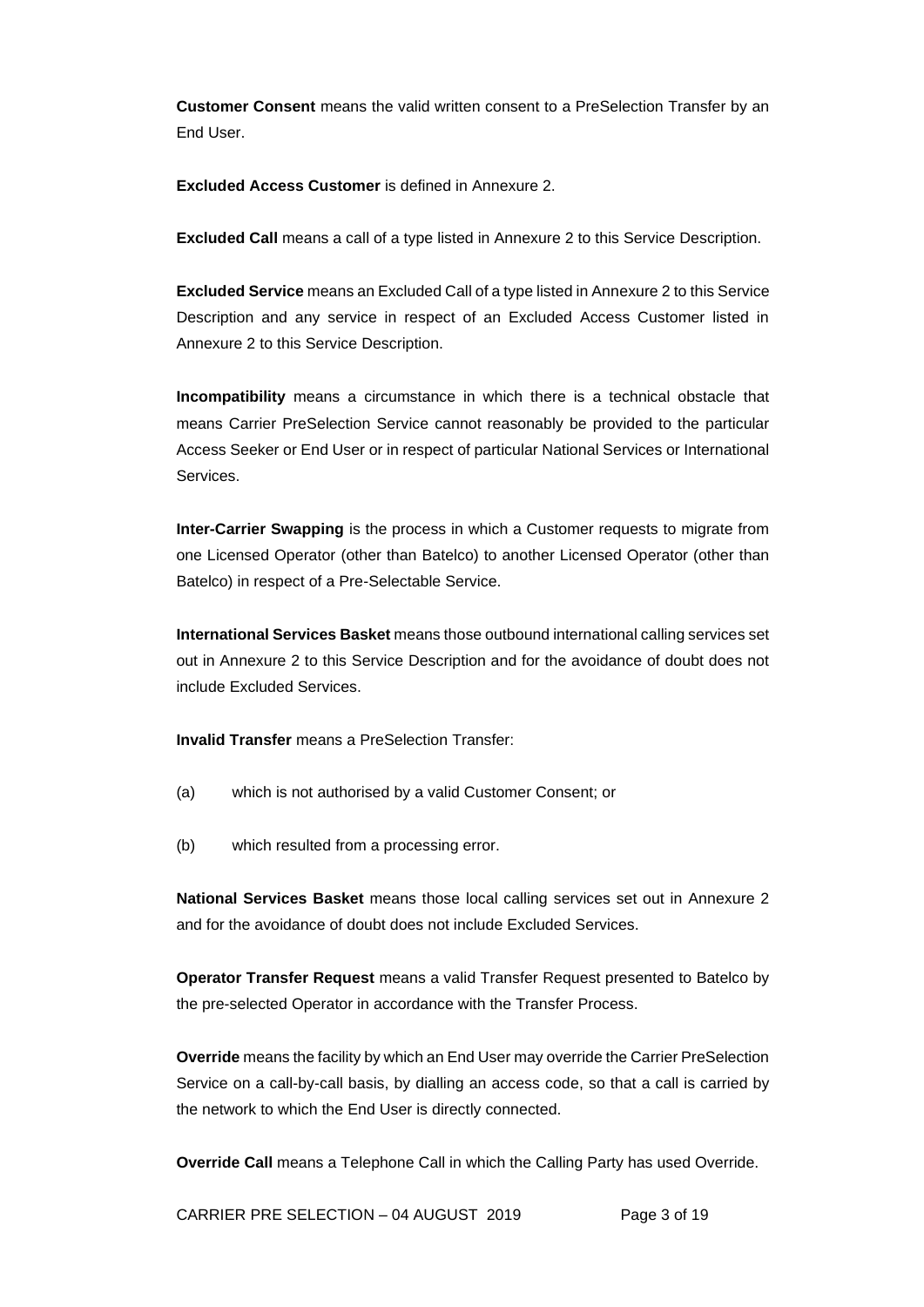**PreSelected Call** means a Telephone Call falling within a PreSelectable Service and made by a CPS Customer from the exchange line in respect of which the CPS Customer has selected a PreSelectable Service from a Licensed Operator other than Batelco.

### **PreSelectable Service** means:

- (a) the National Services Basket; or
- (b) the International Services Basket.

**Preselected Operator** means a Licensed Operator who has been selected by an End User at any given time to provide that End User with a PreSelectable Service.

**PreSelection Transfer** means one of the transfers described in clause 5.1.

**Regulation** means the statutory instrument published by the Regulator from time to time relating to Carrier Pre-Selection.

**Reversal Request** means a request to reverse a PreSelection Transfer as described in Annexure 1, or in the Regulation.

**Traffic:** Local and/or international traffic (as the case may be) other than for excluded traffic

**Transfer Completion** means the completion of the Transfer Process in respect of a particular Transfer Request.

**Transfer Process** means the process set out at Annexure 1 for handling Transfer Requests.

**Transfer Report** is the report which Batelco provides on Transfer Completion.

**Transfer Request** means (i) a written request; (ii) in the form prescribed by Batelco from time to time; (iii) received from a Batelco Customer or a Licensed Operator; and (iv) asking that Batelco implement a Transfer in order that a single, specified Licensed Operator becomes the Preselected Operator for provision to the End User of one or both PreSelectable Services.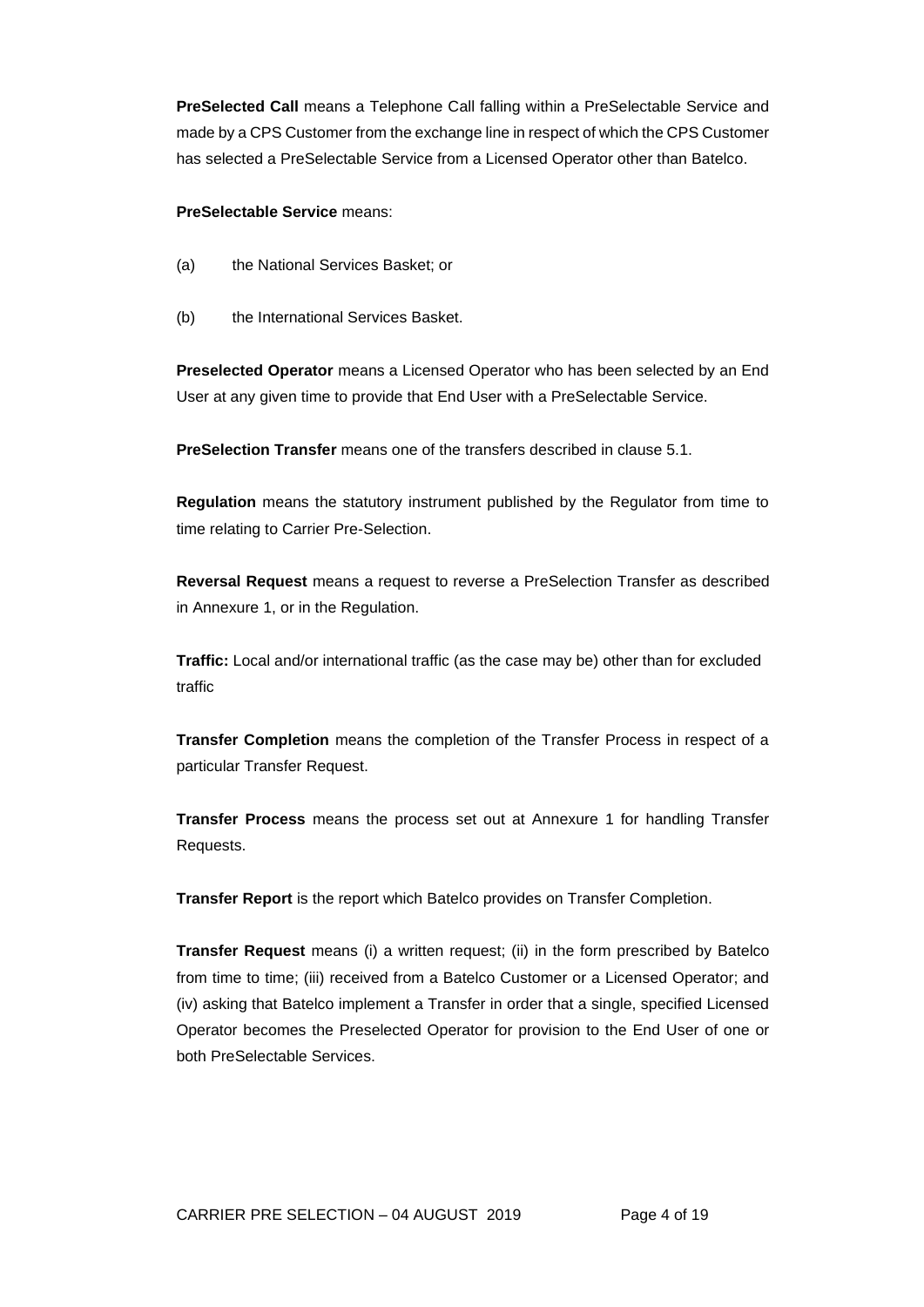#### **3 TERMS**

#### **3.1 Prerequisites**

The Access Provider shall not be obliged to supply the Carrier Pre-Selection Access Service unless and until:

- (a) either the In-Span Interconnect Link Service or the CSI Link Service is provided;
- (b) the parties have established a Point of Interconnection of which the parties agree the Access Provider will handover CPS Calls to the Access Seeker; and
- (c) the parties have successfully completed any pre-commissioning testing requirements set out in the Joint Working Manual.

#### **3.2 Code of Practice**

The parties shall use all reasonable endeavours to comply with the Code of Practice, provided that neither party shall be obliged to comply with any provision of the Code of Practice that is inconsistent with the Regulation.

### **3.3 Handover**

The Access Provider must hand over Pre-Selected Calls to the Access Seeker:

- (a) at a Point of Interconnection; and
- (b) in accordance with the terms of this Service Description, the Supply Terms and relevant specifications notified by the Access Provider to the Access Seeker from time to time.

#### **3.4 Conveyance**

The Access Seeker shall convey PreSelected Calls from the Point of Interconnection to the Called Party such that on receipt of the initial digits of the Called Party's telephone number, the Access Seeker shall

- (a) immediately proceed to connect the calling party to the Called Party; and
- (b) procure that immediately on the called party answering, the Access Seeker's system shall immediately return to Batelco an address complete message immediately followed by an answer signal.

CARRIER PRE SELECTION – 04 AUGUST 2019 Page 5 of 19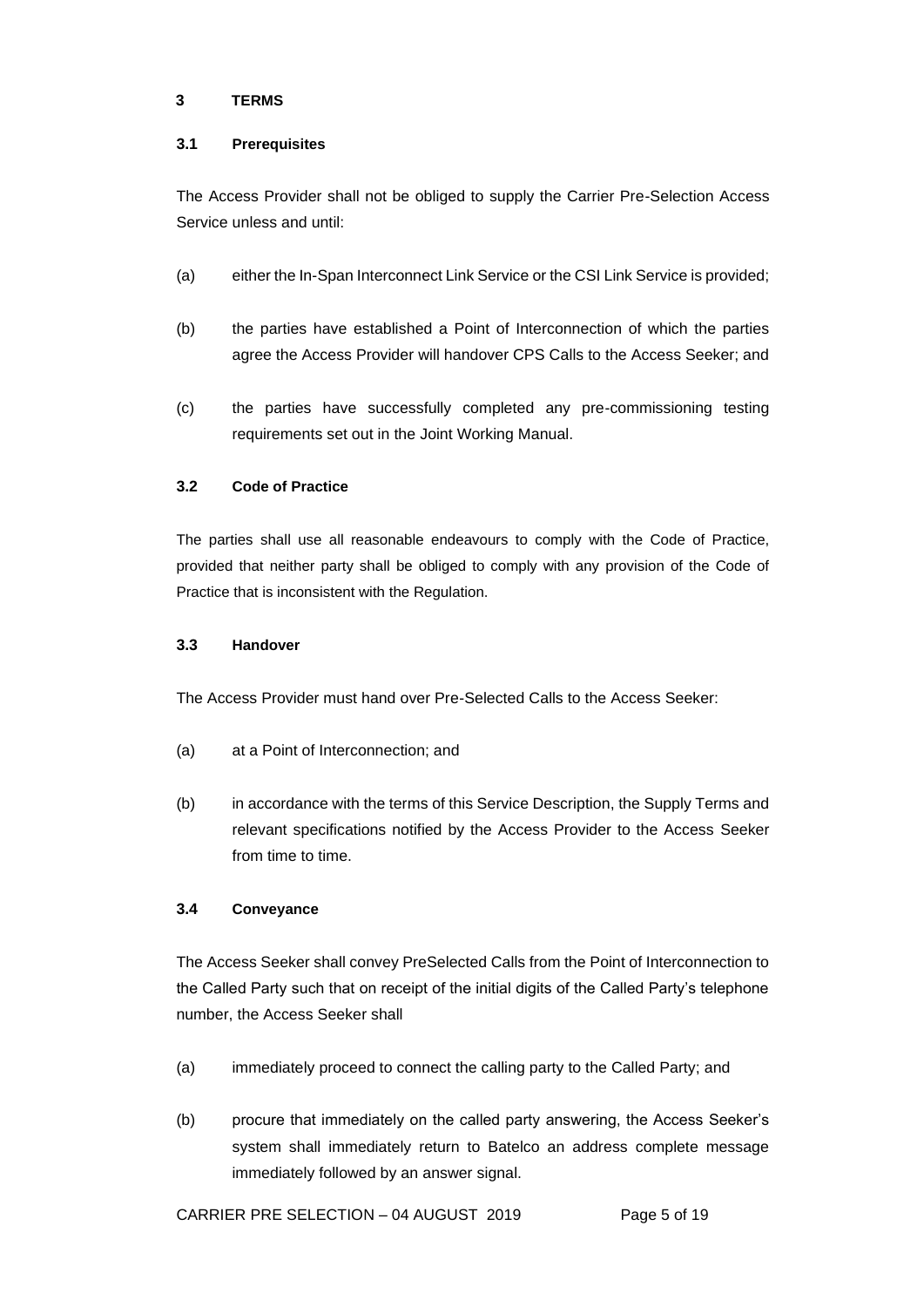The Access Seeker is responsible for all arrangements for the conveyance from the Point of Interconnection to the Called Party. For the avoidance of doubt, this Service Description does not include any other services for the support of the obligations of the Access Seeker to provide such conveyance.

#### **3.5 Echo Control**

Echo control will be provided in accordance with the Joint Working Manual.

#### **3.6 Provision of tones and Network announcements**

- (a) In a manner and timetable agreed between the parties, the Access Provider will support signalling (the delivery of which is free of charge) to terminate the relevant call at the signalling level. The content of the release signal should wherever possible indicate the accurate reason for the termination.
- (b) If, notwithstanding the availability of signalling to terminate the relevant call, the Access Seeker may still request the Access Provider to divert the call to tones or announcements and the Access Provider may agree if it chooses and is able to do so;
- (c) An Access Provider:
	- (i) may not charge at all for tones and announcements until it has implemented the timetable in paragraph (a);
	- (ii) may charge the Access Seeker for the delivery to tones and announcements under paragraph (b);
	- (iii) may charge the Access Seeker for the delivery to tones and announcements if the signalling is not supported by a third party network; and
	- (iv) may not charge the Access Seeker for the delivery to tones and announcements if the signalling is available to the Access Provider, but the Access Provider does not terminate the call through signalling (other than at the request of the Access Seeker under paragraph (b)).
- (d) Details of the requirements for information tones and network announcements will be set out in the Joint Working Manual.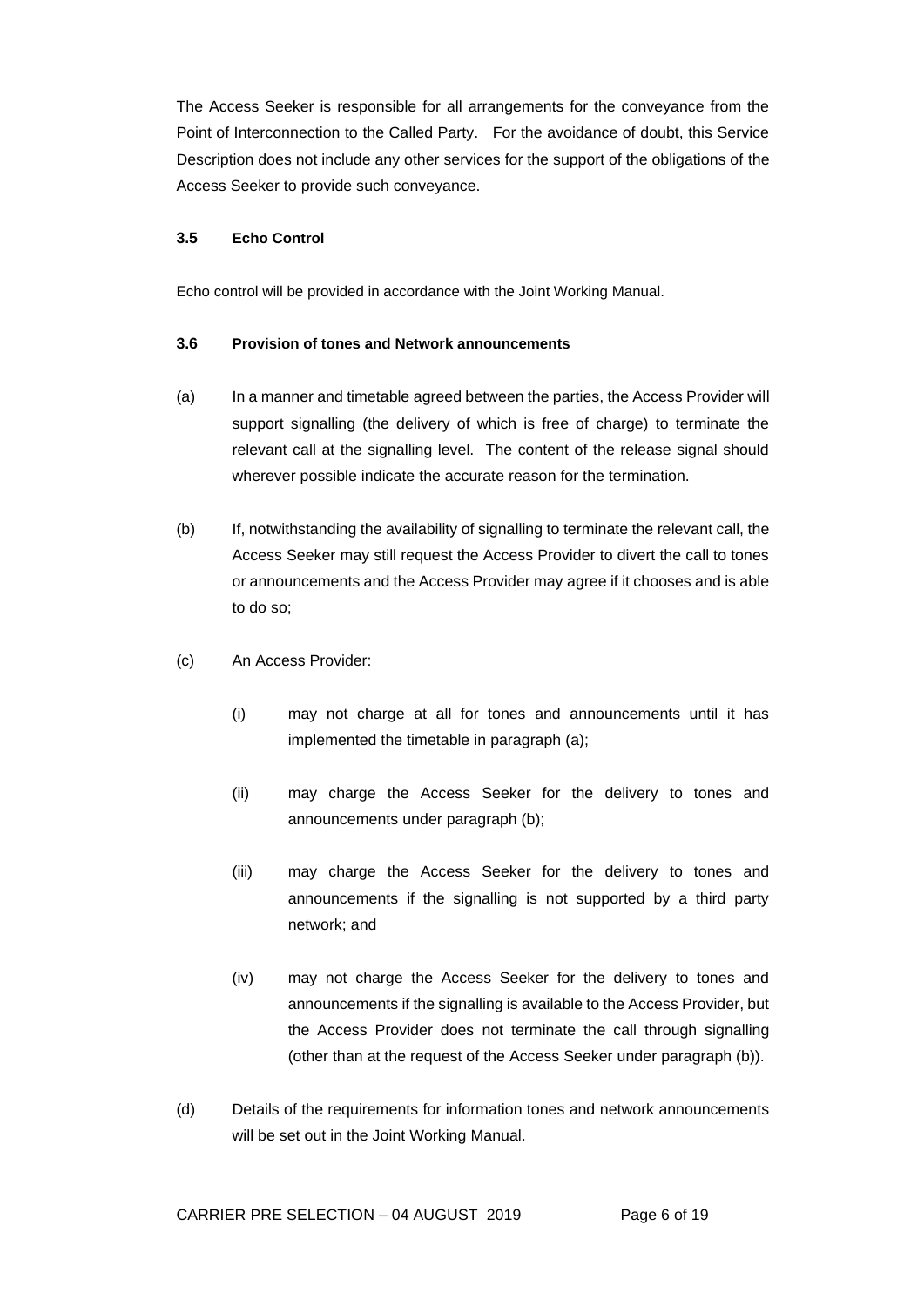### **3.7 Signalling interconnection**

The transfer of signals to support the establishment, maintenance and clear down of the CPS Calls will be via the signalling interconnection specified in the Joint Working Manual.

### **3.8 Associated information signals**

The CPS Calls will be handed over to the Access Seeker at the relevant Point of Interconnection with information signals provided in the associated signalling system. The format of information in the signals will be in accordance with ISUP specification set out in the Joint Working Manual.

### **3.9 Provision of CLI and calling information**

The SS7 signalling provided by the Access Provider must include the provision of CLI information in a format which allows the Access Seeker to unambiguously derive the full PSTN Number of the Calling Party to the extent that the provision of such CLI information is capable of being supported by SS7 signalling.

The Access Provider will forward to the Preselected Operator the telephone number of the called party.

#### **3.10 Nature of Switchports**

Pre-Selected Calls will be delivered to the Access Seeker at 2.048 Mbit/s Switchports via a Point of Interconnection.

The Switchports will operate at 2.048 Mbit/s in accordance with the Joint Working Manual.

### **3.11 Send and receive speech levels**

The send and receive levels for speech will be in accordance with the Joint Working Manual.

# **3.12 Calling number display**

The parties will comply with the provisions relating to calling number display where set out in the Joint Working Manual.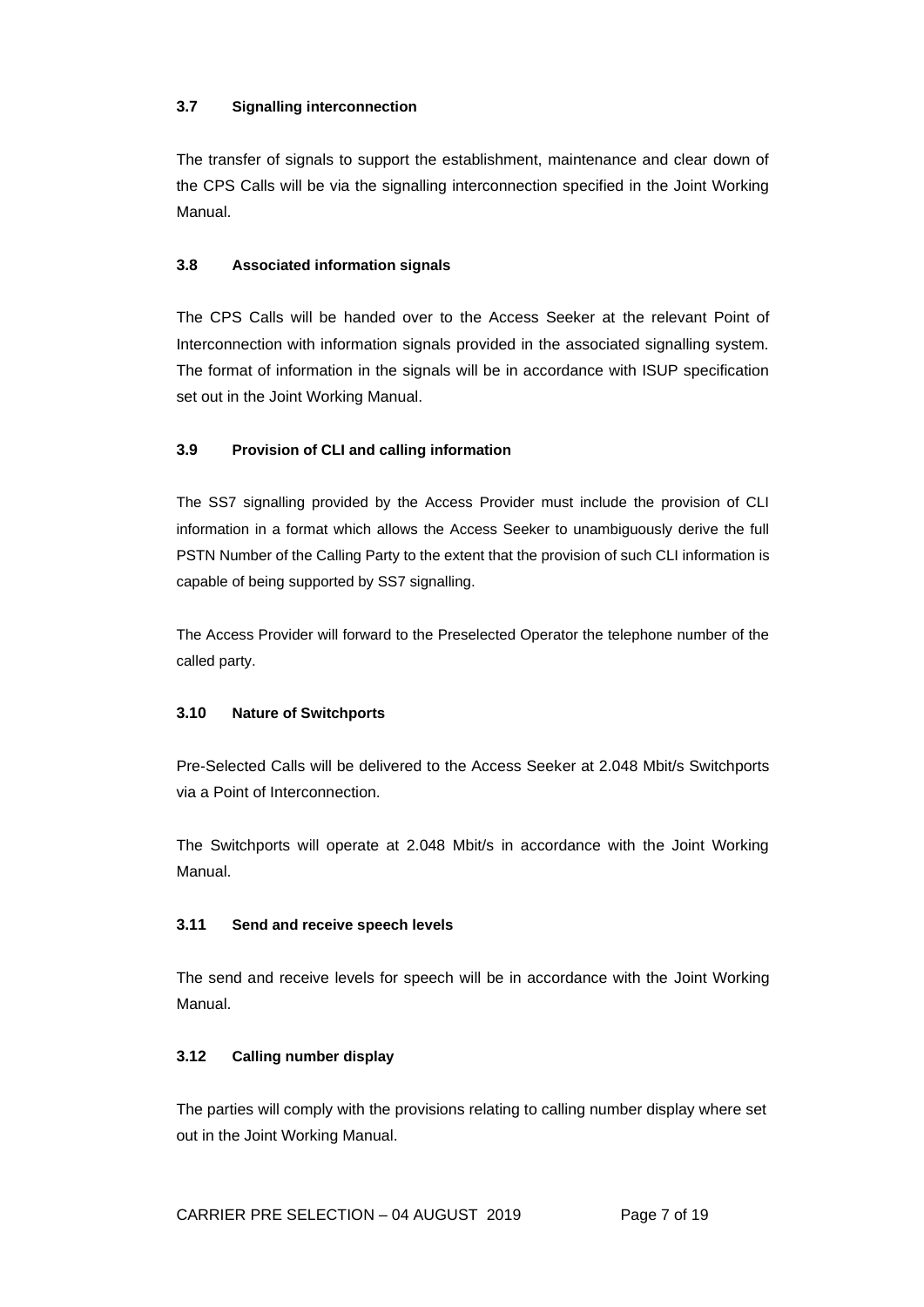### **3.13 Customer Billing**

The Access Seeker is responsible for billing the Calling Party for the end-to-end CPS Call.

# **4 FORECASTING**

### **4.1 Link Forecasts**

The Access Seeker must supply forecasts for Interconnection Links in accordance with the Joint Working Manual.

### **4.2 Transfer Forecasts**

The Access Seeker must supply monthly forecasts for Transfer Requests, in the form reasonably required by Batelco from time to time, which forecasts shall:

- (a) be updated quarterly; and
- (b) cover a period of twelve months.

### **5 PRESELECTION TRANSFER**

#### **5.1 PreSelection Transfer**

PreSelection Transfer is the process by which Batelco will transfer an End User's PreSelectable Services to the Preselected Operator. PreSelection Transfer will be carried out in accordance with the Transfer Process. Each of Batelco and Access Seeker must comply with their obligations in the Transfer Process.

#### **5.2 Undertakings**

The Access Seeker shall use all reasonable endeavours to ensure that:

- (a) each time it submits an Operator Transfer Request to Batelco:
	- (i) it has a valid Customer Consent authorising the Transfer (which is not more than 30 days old);
	- (ii) it retains records of the Customer Consent in accordance with the Transfer Process;
	- (iii) the information in the Operator Transfer Request is correct;

CARRIER PRE SELECTION – 04 AUGUST 2019 Page 8 of 19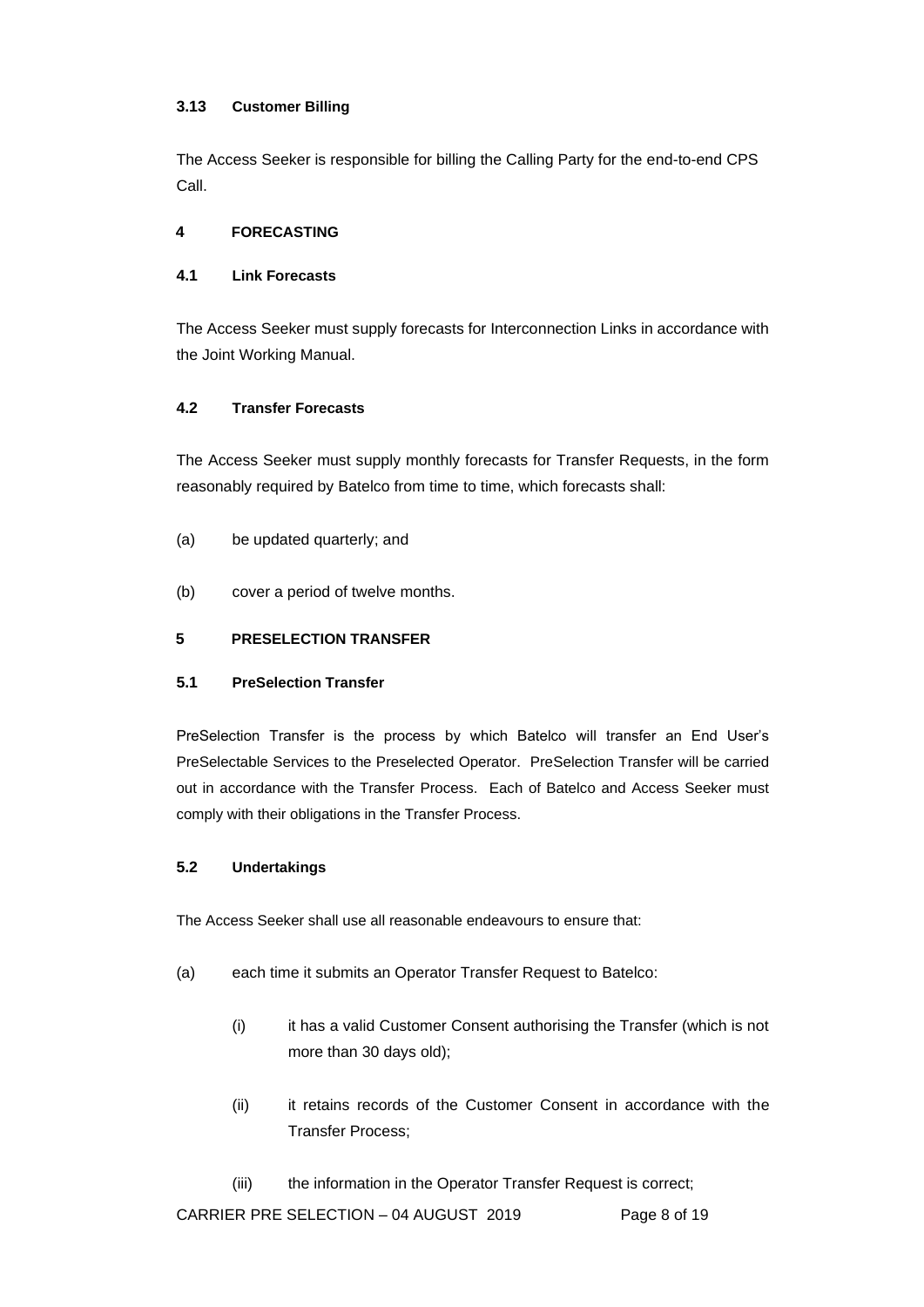- (iv) the processing of each Operator Transfer Request, at the time it is lodged, does not breach any party's contractual or other rights;
- (v) it has provided the End User with sufficient information to make an informed choice about transferring their PreSelectable Services, including informing the End User that:
	- A. other services including Excluded Services will continue to be provided by Batelco;
	- B. features available on their PreSelectable Services prior to the change may no longer be available after the change; and
	- C. the End User remains liable for any pre-existing charges and possibly termination expenses; and
- (vi) it has complied with any applicable Code of Practice.
- (b) In respect of each PreSelection Transfer, the Access Seeker undertakes that it has obtained or used all reasonable endeavours to obtain the End User's acknowledgment that implementation of the PreSelection Transfer may mean that Incompatible Services cannot be supplied to the End User by the Preselected Operator.

#### **5.3 Indemnities**

- (a) In respect of each PreSelection Transfer, the Access Seeker releases Batelco from all liability to the End User or Access Seeker, and indemnifies Batelco against all costs, expenses, liability, loss or damage incurred or suffered by Batelco in conjunction with any claims, actions or proceedings against Batelco (including third party claims or claims by an End User) arising out of the following (to the extent that the liability is caused by the provision, transfer, suspension or cancellation of the Carrier PreSelection Service):
	- (i) inability to provide Incompatible Services;
	- (ii) cancellation of the PreSelection Transfer; or
	- (iii) lawful suspension of the provision of the Carrier PreSelection Service.
- CARRIER PRE SELECTION 04 AUGUST 2019 Page 9 of 19 (b) Batelco may investigate the correctness of the warranties, and if it does so, Access Seeker must provide Batelco with evidence of the correctness of the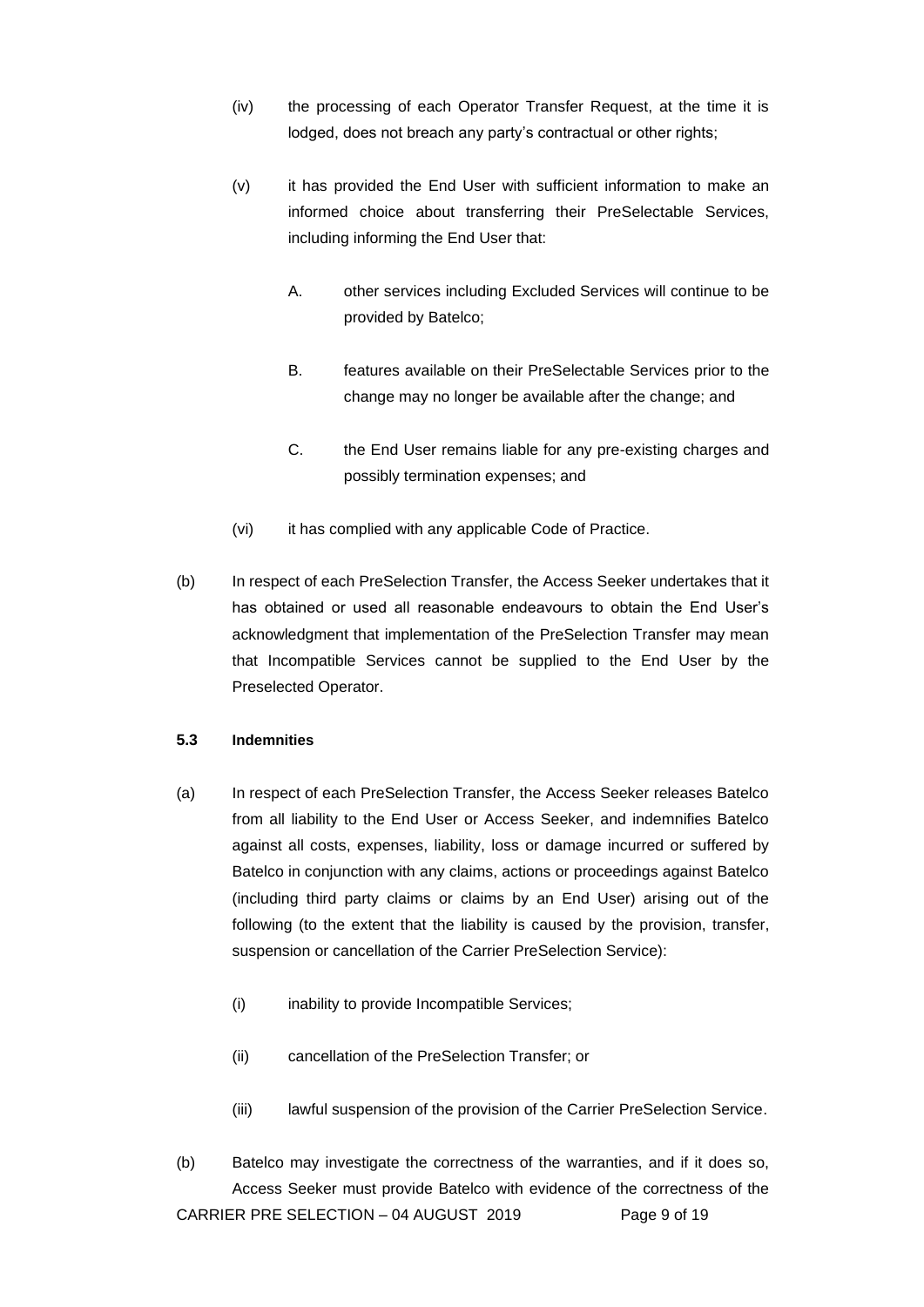warranties, including (but not limited to) providing the Customer Consent in accordance with the Transfer Process.

(c) The Access Seeker indemnifies Batelco in respect of any loss, liability or cost incurred by Batelco (including third party claims) in connection with a breach by Access Seeker of the warranties in this paragraph 9.

### **6 CHARGES**

The Access Seeker shall pay to the Access Provider the relevant Charges determined in accordance with Schedule 3 of this Reference Offer.

### **7 FAULT MANAGEMENT**

### **7.1 CPS Operator to Provide**

The Access Seeker must provide and prominently advertise and display to its Customers a 24 hour customer care and fault management service to each CPS Customer to which the Access Seeker provides Pre-Selectable Services.

### **7.2 CPS Operator to assess**

- (a) The Access Seeker must not contact Batelco in respect of a fault reported by a CPS Customer to which the Access Seeker provides Pre-Selectable Services unless the Access Seeker has first undertaken fault diagnosis and concluded that a fault lies in the Batelco network.
- (b) If a CPS Customer contacts Batelco directly, or an Access Seeker contacts Batelco, in respect of a fault which lies outside the Batelco network then the Access Seeker must pay Batelco the charges set out in Annexure 3.
- (c) If the Access Seeker issues a trouble ticket in respect of a fault under paragraph (a) that in fact lies in the Batelco network, then the Access Seeker may invoice Batelco for a processing charge up to the amount identified by Batelco in accordance with paragraph (b).

#### **7.3 Maintenance**

Access Provider shall provide maintenance and support services in respect of each End User's direct exchange line in connection with the Carrier PreSelection Access Services in accordance with good industry standards to at least the service levels provided for all other direct exchange lines provided by the Access Provider.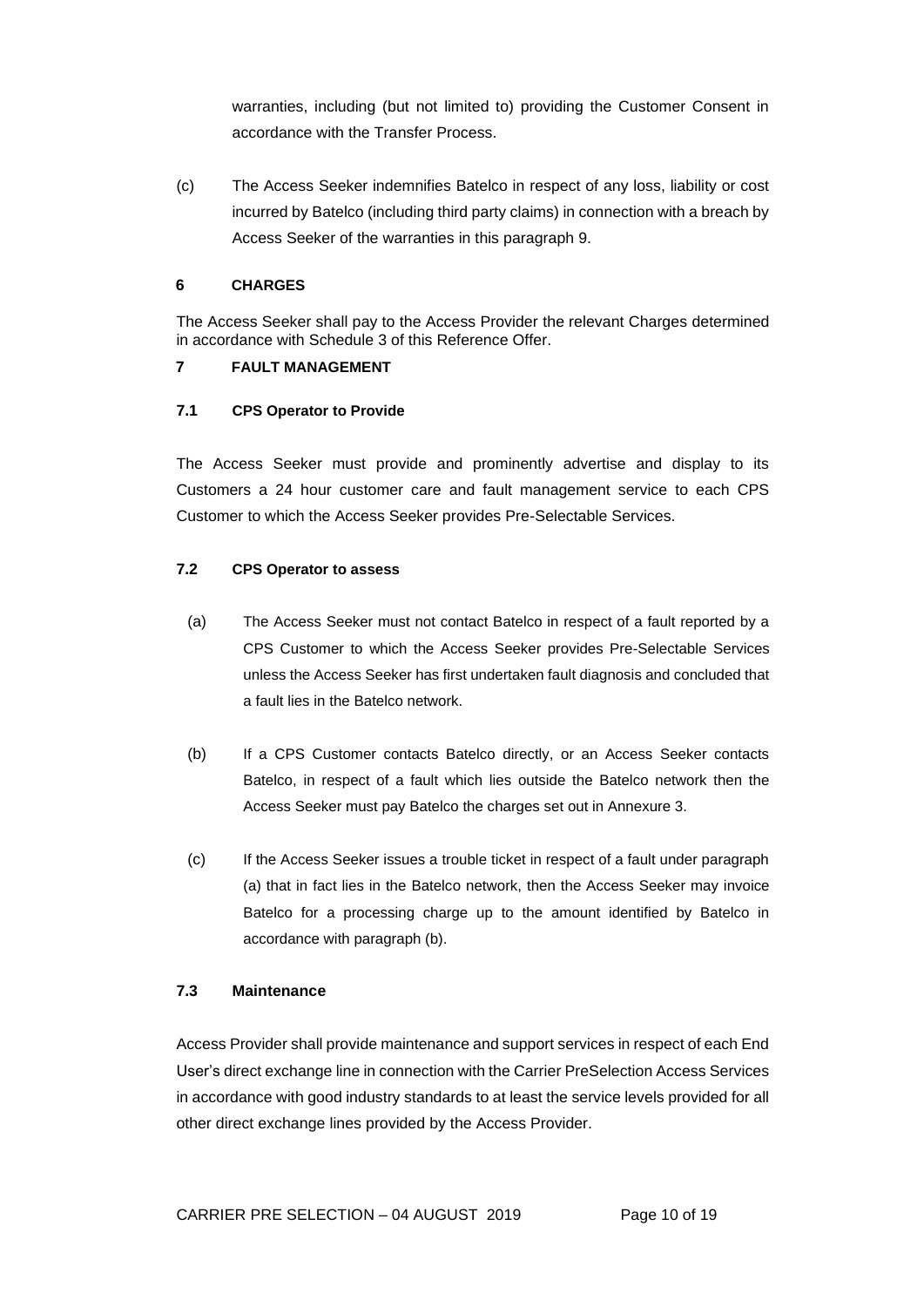#### **8 SUSPENSION FOR ABUSE**

- (a) In addition to its rights under the Supply Terms, Batelco may suspend or restrict the Access Seeker's use of the Carrier PreSelection Service in part if the Access Seeker materially fails to comply with a Code of Practice in respect of an End User or in whole (for new End Users) if the Access Seeker materially and repeatedly fails to comply with a Code of Practice. A Code of Practice may be issued by Batelco from time to time or issued and/or approved by the Regulator from time to time. For the avoidance of doubt, a Code of Practice issued by the Regulator prevails completely over a Code of Practice issued by Batelco.
- (b) Batelco is not obliged to monitor use of the Carrier PreSelection Service, or to suspend, limit or cancel any aspect of the Service and whether or not Batelco does so, the Access Seeker remains liable for all uses of the Service. If Batelco suspends any Pre-Selected Service being used by a Batelco Customer who acquires a PreSelectable Service from another Preselected Operator, Batelco shall be under no obligation to notify the Preselected Operator prior to suspension.
- (c) If the Access Seeker fails to take appropriate action to Batelco's reasonable satisfaction in respect of the Access Seeker's obligations under this Service Description, Batelco shall have the right (subject to not less than seven (7) days' notice in writing to the Access Seeker, including a clear identification of the action Batelco reasonably considers appropriate in the circumstances, to suspend performance of such of its obligations under this Service Description as is reasonable in the circumstances (which may include, for the avoidance of doubt, suspending further processing of Transfer Requests).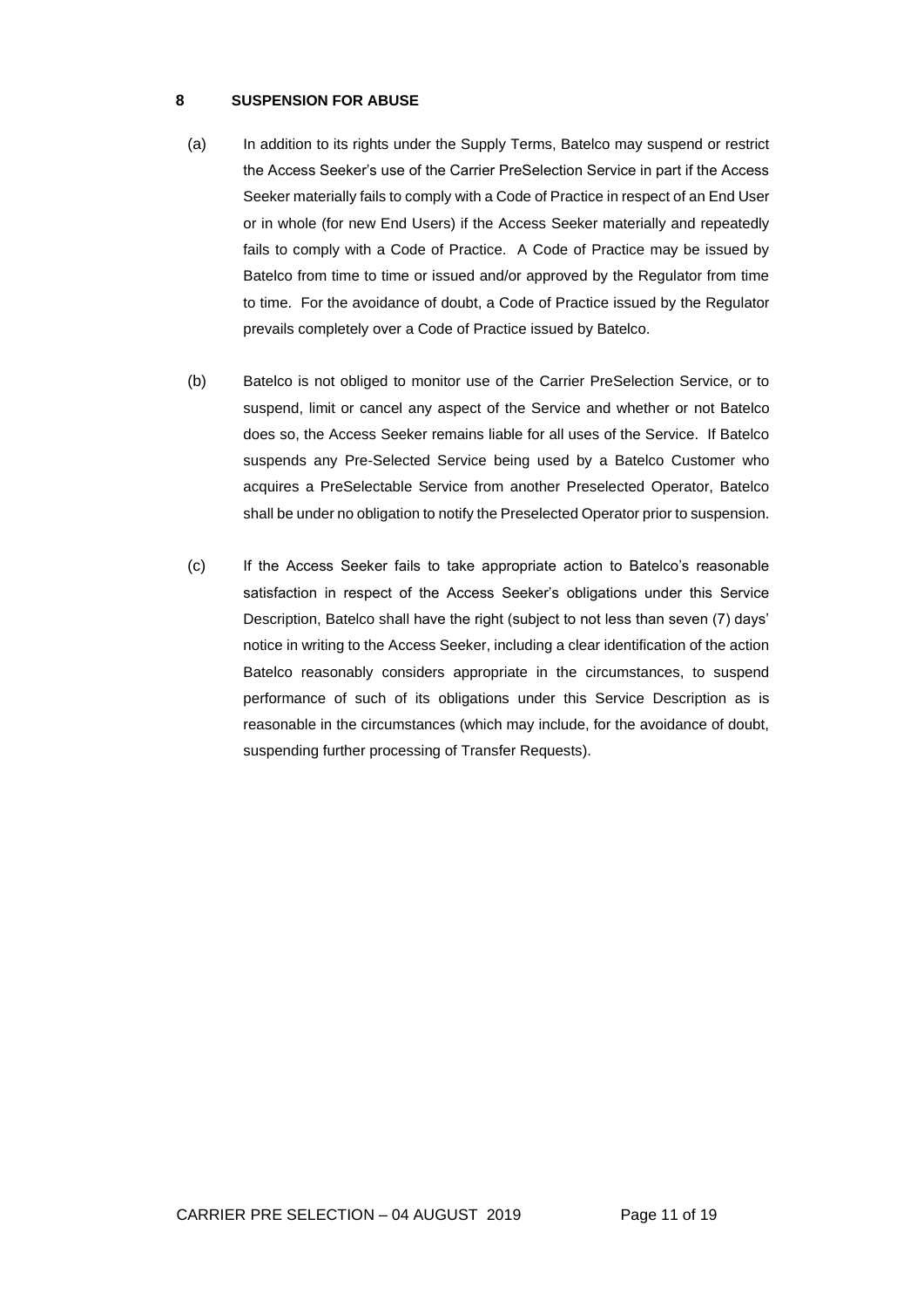#### **ANNEXURE 1**

### **TRANSFER PROCESS**

### **Transfer Requests**

- 1. Batelco shall commence the Transfer Process set out in this Annexure 1 as soon as reasonably practicable after receipt of either:
	- (a) a Customer Transfer Request received at a Batelco Customer Service Centre; or
	- (b) an Operator Transfer Request received by facsimile at Batelco's Services Management Unit (SMU).
- 2. A Customer Transfer Request or Operator Transfer Request must clearly and unambiguously set out the following:
- (a) the customer's name, identification number and address;
- (b) the circuit number of each telecommunications line affected by the Transfer Request;
- (c) a statement to the effect that it is the customer's intention to make the specified Licensed Operator his or her Preselected Operator for one or both of the PreSelectable Services;
- (d) a statement to the effect that the customer understands that he or she may have not more than one Preselected Operator for a PreSelectable Service.
- (e) a statement to the effect that the customer understands that his or her choice of Preselected Operator may mean that certain service options or functions will not be available;
- (f) a statement to the effect that the customer understands that they may be a charge for implementation of the Transfer Request.
- 3. Where Batelco receives a Customer Transfer Request for a PreSelection Transfer that would result in the Access Seeker becoming the customer's Preselected Operator, Batelco shall within five (5) business days notify the Access Seeker of receipt of that Customer Transfer Request.

CARRIER PRE SELECTION - 04 AUGUST 2019 Page 12 of 19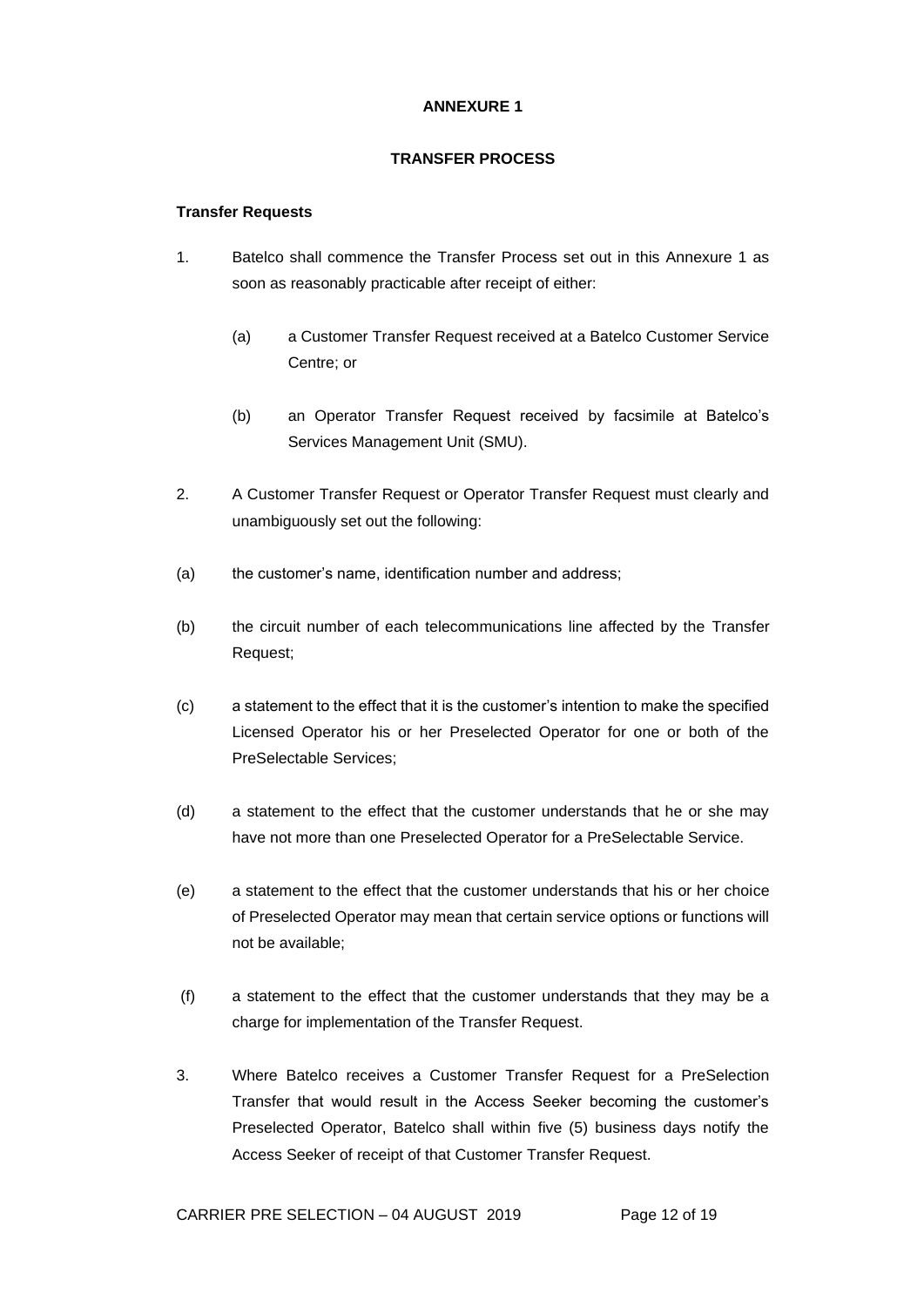- 4. Where the Access Seeker receives a notice under paragraph 3, the Access Seeker shall within five (5) business days give Batelco notice of whether the Access Seeker accepts or rejects the proposed PreSelection Transfer.
- 5. Where the Access Seeker receives a request from a Batelco Customer for a PreSelection Transfer that would make the Access Seeker the customer's Preselected Operator, the Access Seeker shall within five (5) business days notify Batelco of receipt of that request by means only of an Operator Transfer Request.
- 6. Batelco shall not change any customer's Preselected Operator except in accordance with a Customer Transfer Request or Operator Transfer Request that is validated in accordance with the requirements of this Transfer Process.
- 7. Batelco shall not be required to process a Transfer Request in respect of a particular CPS Operator to the extent that the Transfer Request exceeds the number of requests in the relevant CPS Operator's forecast for the month, provided that Batelco shall use its reasonable endeavours to process a Transfer Request in any event using the resources available to it to the extent that it does not interfere with the processing of forecast requests or Batelco's processing of Customer Transfer Requests forecast by Batelco.
- 8. Batelco will notify the PreSelected Operator within 2 business days of completion of a Transfer Request.
- 9. Within five (5) business days following implementation of a PreSelection Transfer, the new Preselected Operator shall provide the customer concerned with notice in writing to confirm implementation of the PreSelection Transfer, which must clearly and unambiguously set out the following:
	- (a) the customer's name, identification number and address;
	- (b) the number of each telecommunications line affected by the PreSelection Transfer; and
	- (c) the identity of the new Preselected Operator;
	- (d) the category of PreSelectable Services the Preselected Operator is preselected to supply;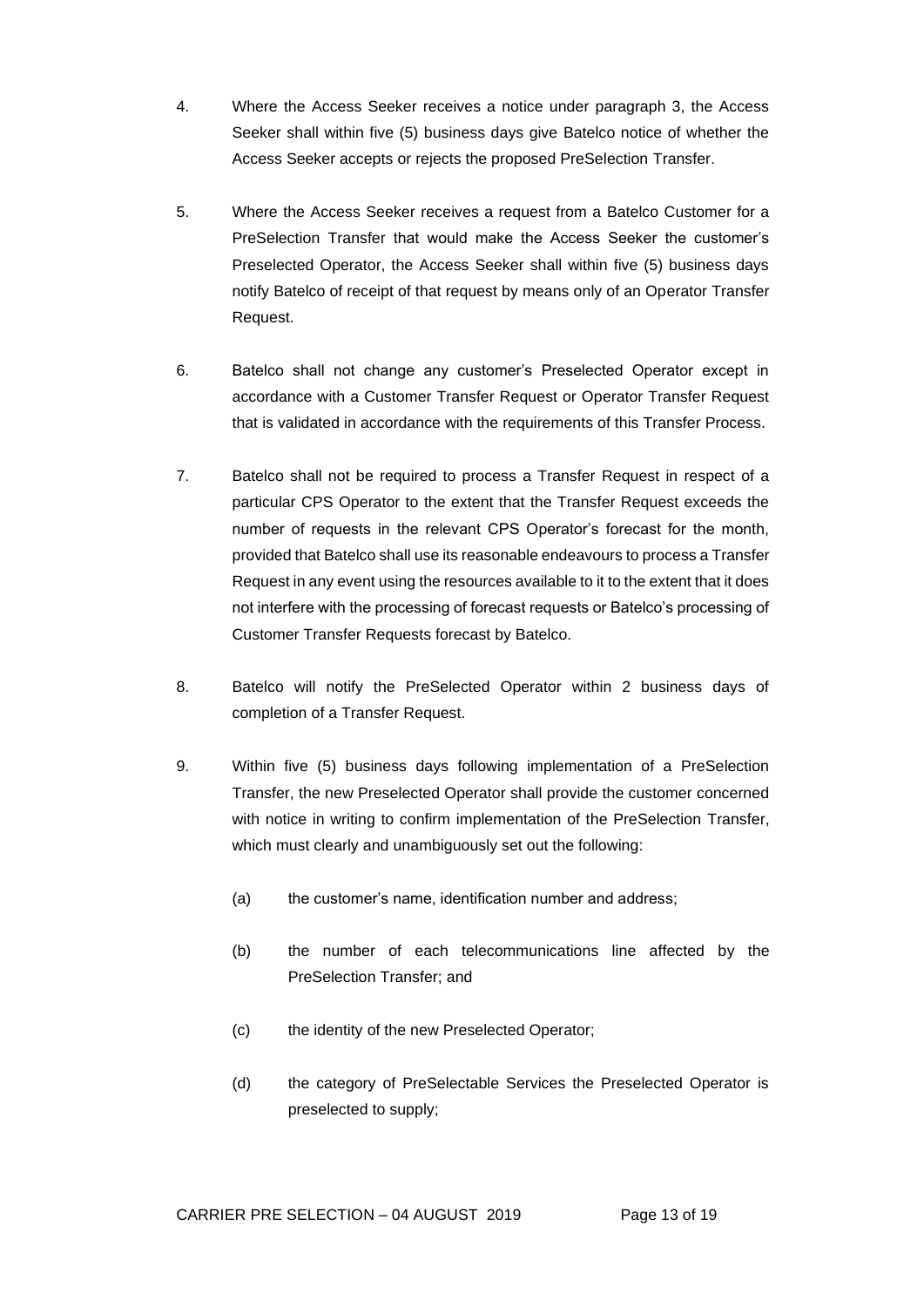- (e) contact information for the Preselected Operator, including for assistance, fault reporting, complaints and reversal of the PreSelection Transfer;
- (f) contact information for Batelco and notification that certain services will continue to be provided to the customer by Batelco;
- (g) all relevant information regarding tariffs and billing, including any charges that will be billed in connection with the PreSelection Transfer;
- (h) the terms and conditions on which the Preselected Operator will provide the relevant PreSelectable Services to the customer; and.
- (i) instructions on how to use and details of the override code to make calls on Batelco's network in case of any failure in the Preselected Operators network.
- 10. Batelco may process a customer reversal request at any time. Within 5 business days of a Reversal, Batelco shall provide the customer concerned with notice in writing to confirm implementation of the Reversal Request.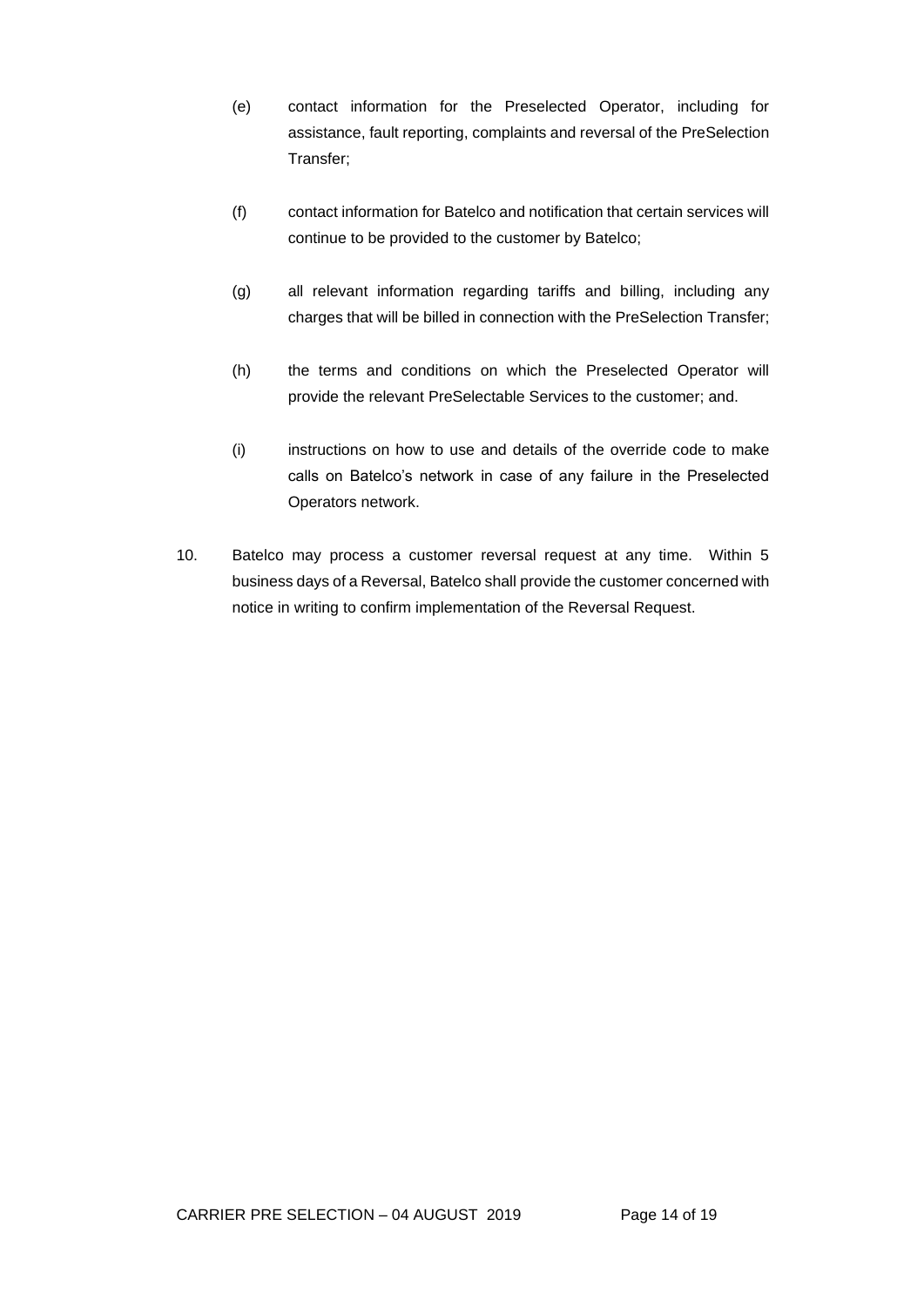### **ANNEXURE 2**

### **NATIONAL SERVICES BASKET**

The following is the initial list of services in the National Services Basket for the purposes of this Service Description for the Carrier PreSelection Access Service. This list may be modified from time to time by the Access Provider with the consent of the Regulator:

1. Real time voice and data calls from a PSTN Number to another PSTN Number

### **INTERNATIONAL SERVICES BASKET**

The following is the initial list of services in the International Services Basket for the purposes of this Service Description for the Carrier PreSelection Access Service. This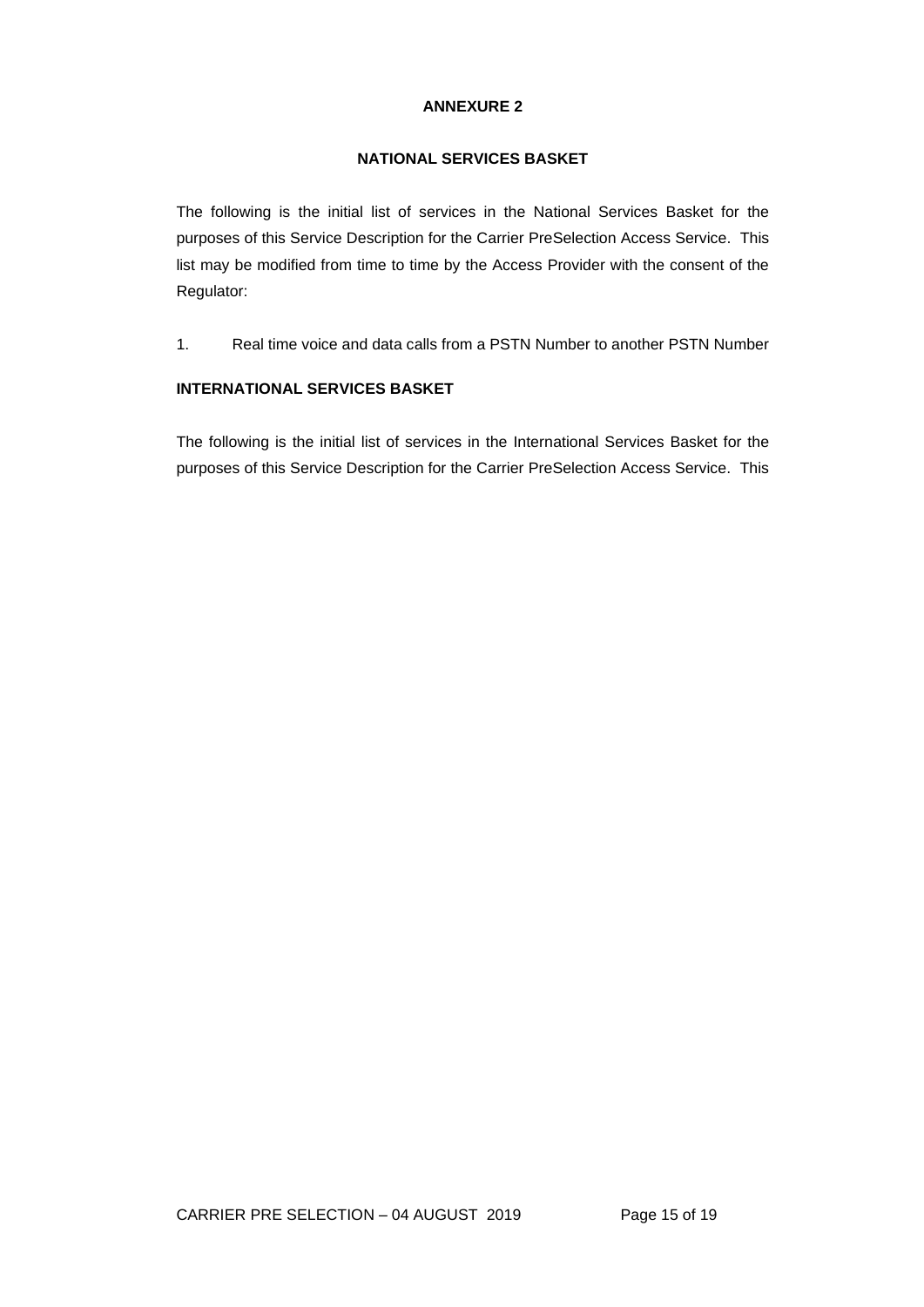list may be modified from time to time by the Access Provider with the consent of the Regulator:

1. Real time voice and data calls from a PSTN Number to a number in a country outside Bahrain

### **EXCLUDED CALLS**

The following is the initial list of Excluded Calls for the purposes of this Service Description for the Carrier PreSelection Access Service. This list may be modified from time to time by the Access Provider with the consent of the Regulator:

- 1. calls to emergency services;
- 2. calls to short codes;
- 3. calls to flat-rate internet access services;
- 4. calls to a number range in the National Numbering Plan associated with special or premium rate services; and
- 5. calls which use or rely on any pre-paid or real-time authentication system of the Access Provider or a third party operator other than the Access Seeker.

#### **EXCLUDED ACCESS CUSTOMER**

The following is the initial list of Excluded Access Customer for the purposes of this Service Description. This list may be modified from time to time by the Access Provider with the consent of the Regulator:

- 1. A network termination point associated with a payphone;
- 2. A customer whose means of access includes a pre-paid account or a real-time authentication system of the Access Provider;
- 3. A customer with a line in relation to which any special needs or low usage arrangements are in place which have been allowed by the Regulator;
- 4. Customers directly connected to a Mobile Network;

CARRIER PRE SELECTION - 04 AUGUST 2019 Page 16 of 19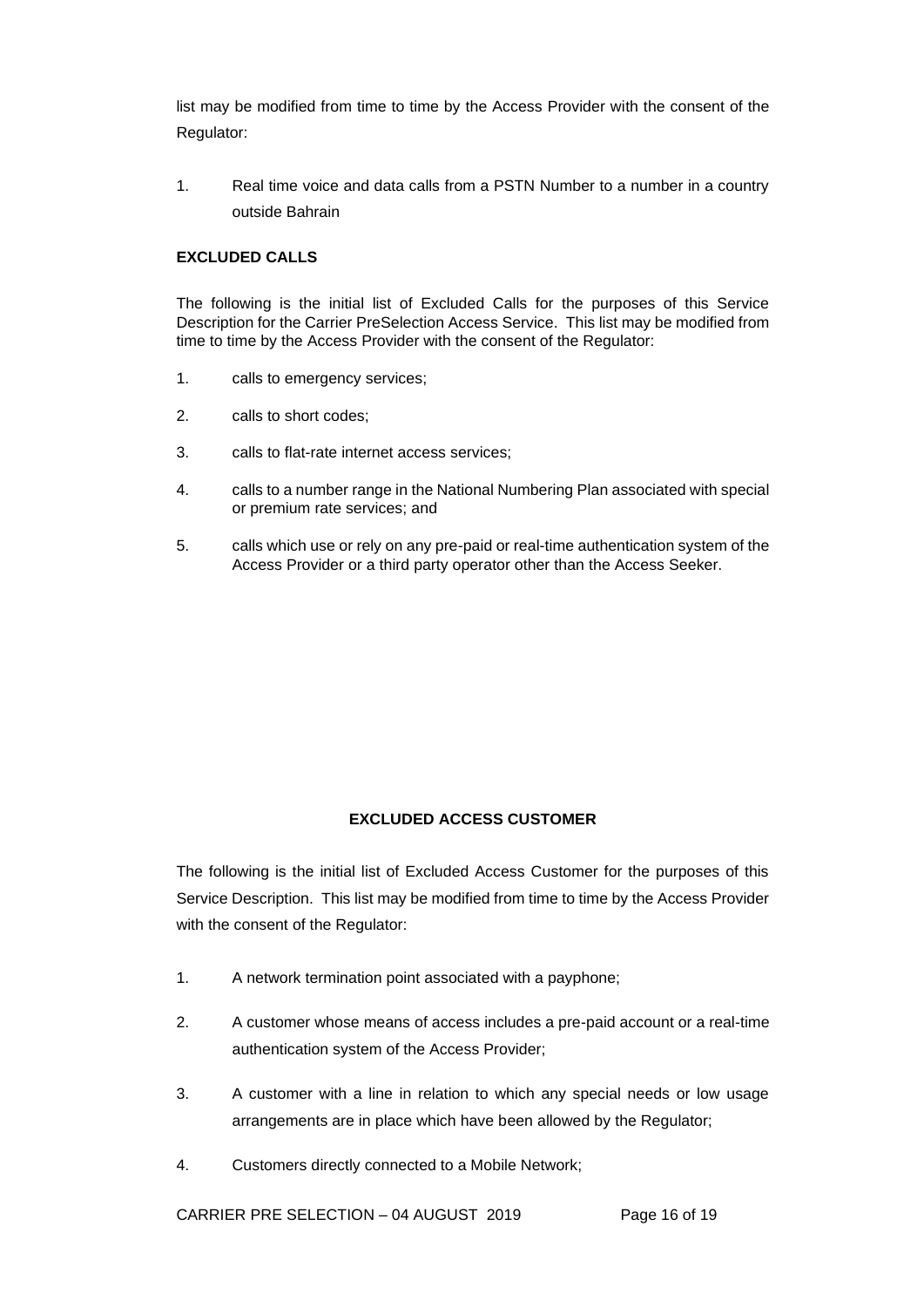5. Customers connected to Batelco's network with a PABX which utilises R2 signalling.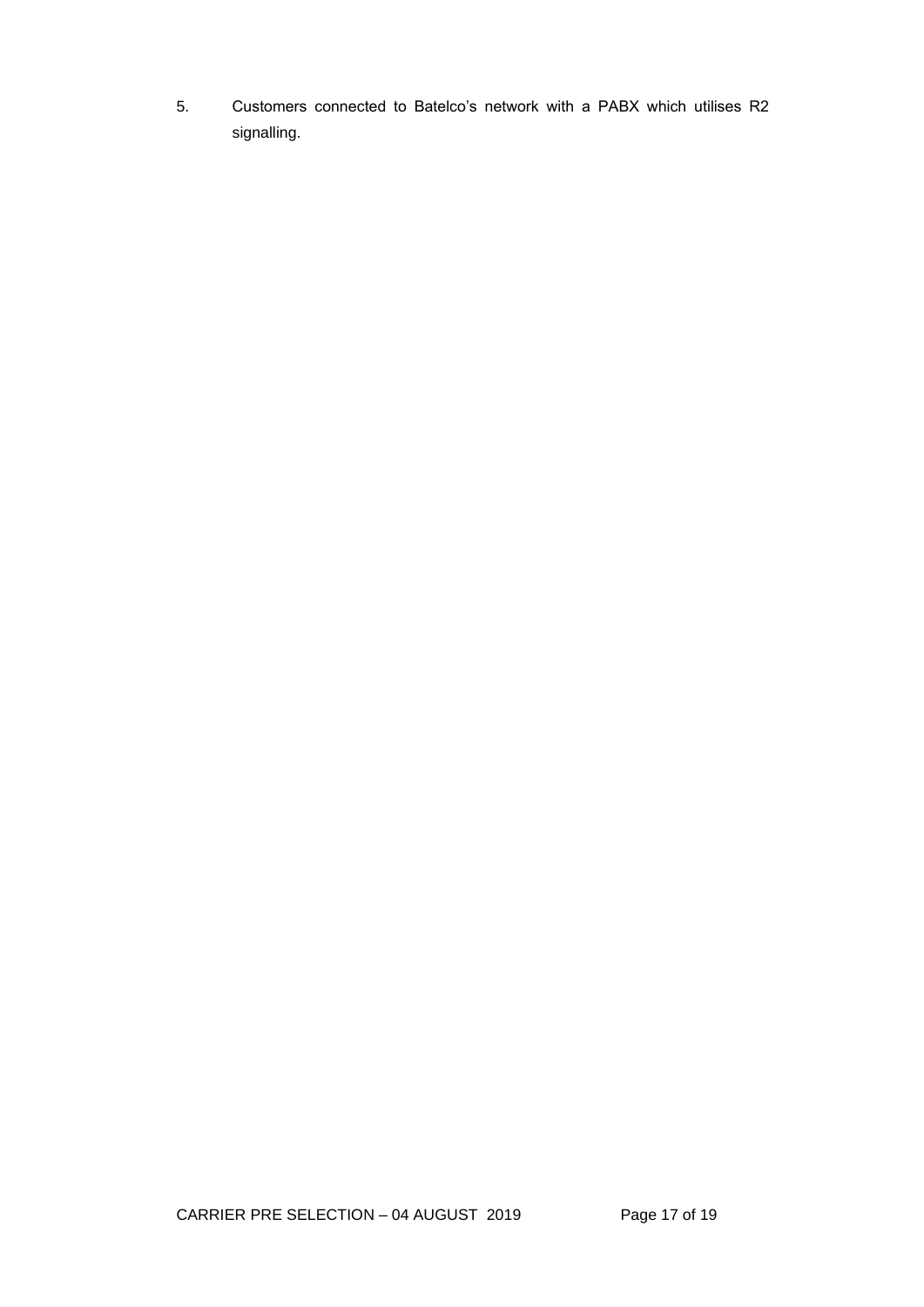### **ANNEXURE 3**

| <b>Item</b> | <b>Chargeable Activity</b>                                                                            | <b>Effective</b><br>Date | <b>Charge</b>                                                                                 | <b>Charge Basis</b>                                                                                                           |
|-------------|-------------------------------------------------------------------------------------------------------|--------------------------|-----------------------------------------------------------------------------------------------|-------------------------------------------------------------------------------------------------------------------------------|
| $2 - 13.1$  | <b>Carrier Pre-Selection</b><br>General Set-up                                                        | 8 Nov 2004               | BD 10000                                                                                      | Per event, on receipt of<br><b>Request for Carrier Pre-</b><br><b>Selection Service</b>                                       |
| $2 - 13.2$  | <b>Operator Specific Set-</b><br>Up Costs                                                             | 8 Nov 2004               | <b>BD 2275</b>                                                                                | Per event, on establishing or<br>re-establishing any<br>interconnection in respect of<br><b>Carrier Pre-Selection Service</b> |
| $2 - 13.3$  | <b>Operator Support</b><br>Costs                                                                      | 8 Nov 2004               | <b>BD 169</b>                                                                                 | Per month, from<br>establishment of any<br>interconnection in respect of<br><b>Carrier Pre-Selection Service</b>              |
| $2 - 13.4$  | For Customer Transfer<br>and/or Line Set-Up as<br>set out in Service<br>Description                   | 8 Nov 2004               | BD 2.536                                                                                      | Per event                                                                                                                     |
| $2 - 13.5$  | For Incomplete<br><b>Customer Transfer</b><br>and Line Set-Up as set<br>out in Service<br>Description | 8 Nov 2004               | BD 1.27                                                                                       | Per attempt                                                                                                                   |
| $2 - 13.6A$ | For Inter-carrier<br>swapping, per attempt,<br>payable by carrier A                                   | 8 Nov 2004               | BD 0.418                                                                                      | Per attempt                                                                                                                   |
| 2-13.6B     | For Inter-carrier<br>swapping, per attempt,<br>payable by carrier B                                   | 8 Nov 2004               | BD 2.536                                                                                      | Per attempt                                                                                                                   |
| $2 - 13.7$  | For CPS Call<br>Origination as set out<br>in Service Description                                      | 8 Nov 2004               | 3.6 fils                                                                                      | Per min, calculated per<br>second, subject to a<br>surcharge as identified below                                              |
| $2 - 13.8$  | Cost recovery<br>surcharge, in addition<br>to charges payable<br>under item 2-X.7                     | 8 Nov 2004               | 4.2 fils                                                                                      | Per min, calculated per<br>second                                                                                             |
| $2 - 13.9$  | Fault Handling as set<br>out in the Service<br>Description                                            | 8 Nov 2004               | BD 3.983                                                                                      | Per event                                                                                                                     |
| $2 - 13.10$ | <b>Other Services</b>                                                                                 | 8 Nov 2004               | <b>Time and Materials</b><br>as set out in Annex<br>1 to Schedule 3 of<br>the Reference Offer | Per event                                                                                                                     |

### **CHARGES**